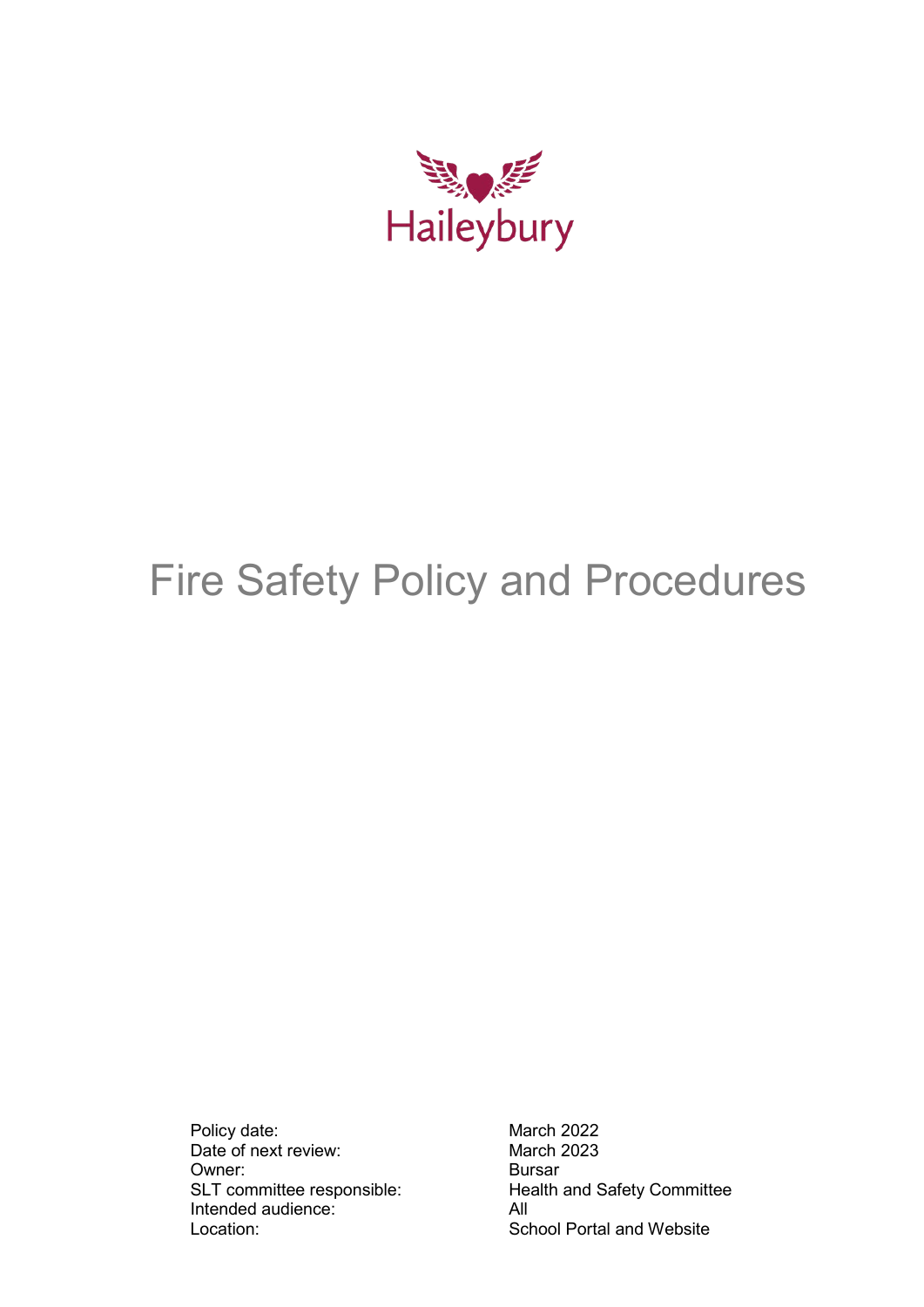# **1. Introduction**

- 1.1 The purpose of this policy and the detailed fire safety arrangements is to minimise the likelihood of a fire, and limit the impact should a fire occur. The policy contains procedures for staff, pupils, visitors, hirer groups, and contractors. The Regulatory Reform (Fire Safety) Order 2005 (RRO) covers general fire safety in England and Wales. As an employer, owner, landlord of business or other non-domestic premises, the School is responsible for fire safety and is known as the 'responsible person'.
- 1.2 The School is required by the Independent School Standards Regulations and the RRO to undertake fire risk assessments (formally recorded and regularly reviewed). The School has appointed an external specialist (Assurity Consulting) to undertake fire risk assessments for all school buildings. These risk assessments are held on the Assurity Portal. The School also has in place an overarching Fire Safety Risk Assessment (linked in its Risk Register) and a School Summary Risk Assessment covering the whole site (accessible in the Estates Compliance Shared Google Drive. The School must also produce this fire risk (prevention) policy which includes the elimination or reduction of risks from dangerous substances and emergency plans.
- 1.3 Based on the findings of a fire risk assessment, the School will ensure that adequate and appropriate fire safety measures are in place to minimise the risk of injury or loss of life in the event of a fire. Through its fire risk assessments, the School will maintain a record of all fire safety hazards, and investigate and record findings on all fire incidents. Residential properties linked to or on the main campus also have a fire risk assessment in place, which are also available on the Assurity Portal.
- 1.4 Fire risk assessments for buildings will be updated by an independent expert on a cyclical basis of every three years for high risk areas (i.e. pupil sleeping accommodation) and every five years for other school buildings (i.e. classrooms, administration areas and staff campus residential properties). The School carries out internal reviews of all fire risk assessments in the interim on a regular basis.
- 1.5 The School will maintain good links with the local Fire and Rescue Service to facilitate ease of access and maximum support in case of a fire.
- 1.6 The implementation of arrangements detailed in this policy also ensures that the School meets its obligation under Regulation 8 of the Management of Health and Safety at Work Regulations 1999 to have suitable emergency plans and procedures in place.
- 1.7 This policy will be reviewed at least annually by the Health and Safety Manager and submitted to the Health and Safety Committee and the Senior Leadership Team for approval. Reviews and updates will be notified to Governors via the Health and Safety Manager's written reports to the Finance and General Purposes Committee meetings. A copy of this policy is made available to all employees via the School Portal, with copies displayed on dedicated health and safety notice boards.

# **2. Responsibilities**

2.1 The Council, the Master and the Bursar are legally responsible for the provisions in this policy document, its review and its promulgation. Those with key roles and responsibilities are:

# 2.2 The Master

The Master has responsibility for all activities in the School. Therefore, the Master is responsible for ensuring these Fire Safety Policy and Procedures are implemented and effective in achieving,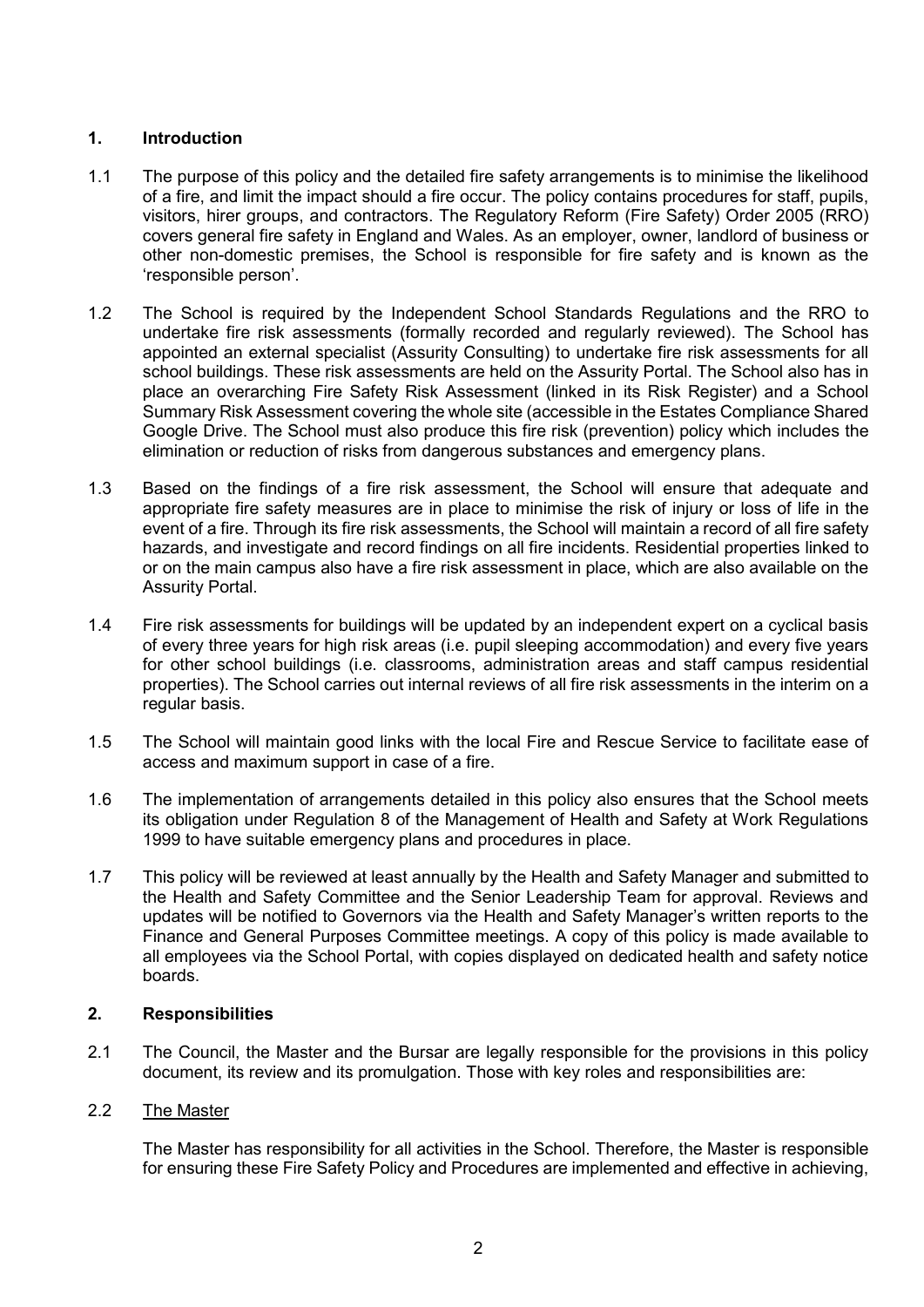so far as is reasonably practicable, the safety of all Haileybury staff and pupils under their control, in terms of fire.

## 2.3 The Bursar

The Bursar has responsibility for the following:

- Ensuring that there is a commitment to allocate adequate resources to implement this policy and actions to ensure that the school premises meet the requirements of the Regulatory Reform (Fire Safety) Order 2005.
- Ensuring fire safety arrangements and hazards are considered and implemented during any building or refurbishment work.
- Ensuring that all staff and pupils receive adequate and appropriate information, instruction, training and supervision in terms of fire safety.

## 2.4 Estates Director

The Estates Director through the Estates, Maintenance and Operations teams, is responsible for the implementation of actions required by the fire risk assessments. They are responsible for ensuring the Estates teams implement the necessary fire safety arrangements e.g. weekly fire alarm testing, quarterly servicing of alarms, and fire drills. The Estates Director will ensure fire safety requirements are included within new building and maintenance projects or general maintenance works and will ensure that there are suitable resources to achieve all fire safety legal requirements and arrangements.

#### 2.5 Health and Safety Manager

The Health and Safety Manager has responsibility for overseeing fire safety and school arrangements, ensuring all fire risk assessments are undertaken and reporting findings to the Bursar and Estates Director, and working with the Estates teams to drive forward completion of recommended actions from the fire risk assessments.

The Health and Safety Manager has a responsibility to:

- Chair the Fire Safety Working Group meetings.
- Provide advice on fire safety requirements.
- Assist with the design, implementation, delivery, monitoring and review the School's Fire Emergency Procedures.
- Liaise with regulatory bodies to ensure that Haileybury is compliant with all mandatory fire safety regulations and obligations.

#### 2.6 Fire Safety Working Group

The Fire Safety Working Group consists of the Head of Maintenance, Health and Safety Manager, Estates Office Manager and Senior Electrician, meeting every four weeks to discuss fire safety matters. The group will collaborate across departments to create and implement the School's fire safety strategy and fire safety policy, and to undertake internal reviews of fire risk assessments and required actions. The group will working together to ensure school fire safety arrangements are implemented. The group's activities are reported to the Estates Health and Safety Committee and the School Health and Safety Committee via the Health and Safety Manager and Estates Director.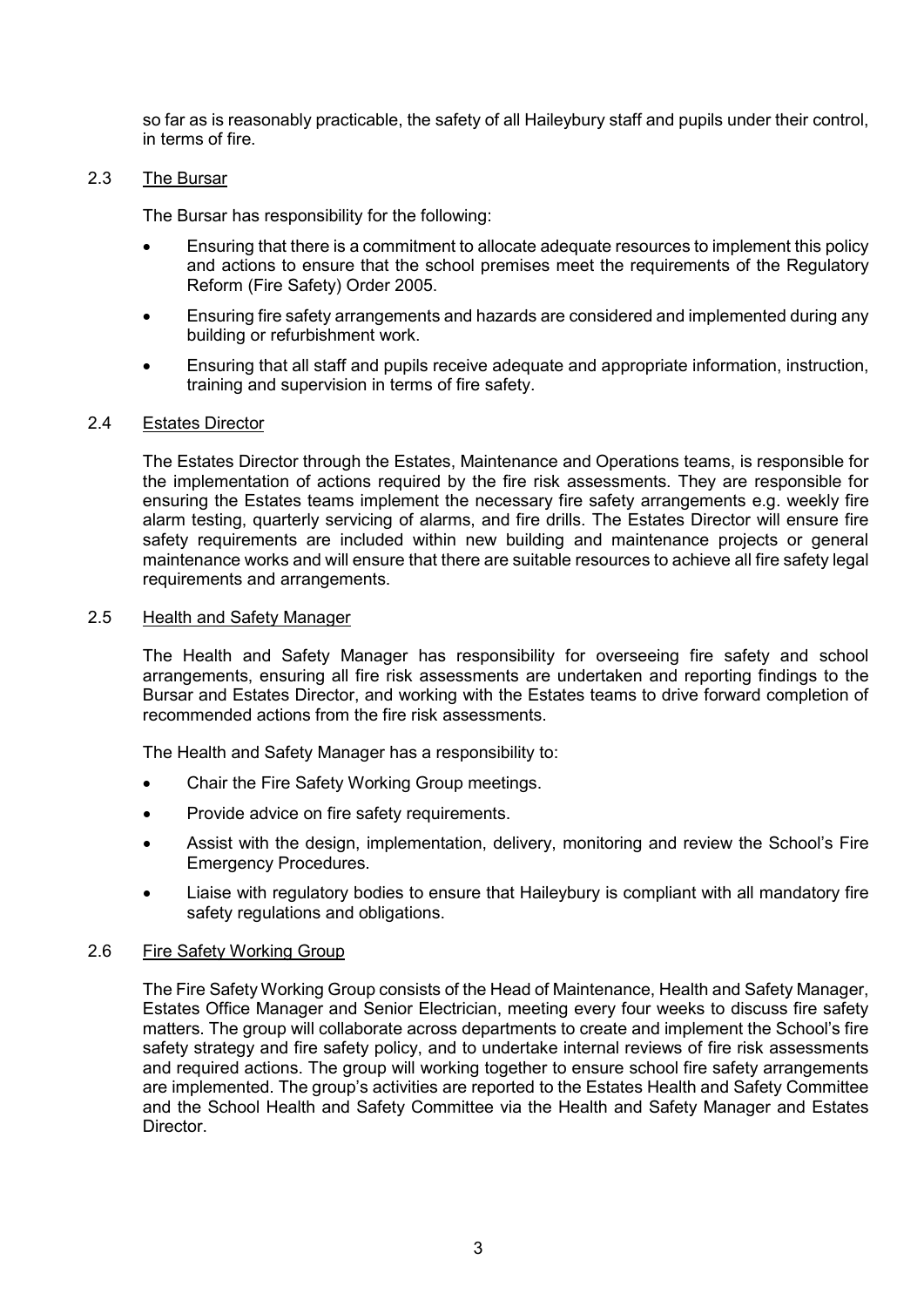# 2.7 Head of Maintenance

The Head of Maintenance is responsible for ensuring remedial works identified by the fire risk assessments and Fire Safety Working Group are carried out. They will arrange for Maintenance staff or contractors to complete the works required to assist with the protection against, or impact of, fire.

The Head of Maintenance will ensure remedial works required to ensure fire safety are given suitable priority for completion.

# 2.8 Housemaster/mistress (HM)

During the school term, the House is to all intents and purposes the pupil's home and the HM is in loco parentis*;* as such HMs have the prime responsibility for the safety of the pupils while they are in the House. While pupils are in the House the duty adults (these are likely to be the HMs/AHMs/Resident Tutors/House Matrons) are responsible for overseeing the House evacuation, in the event of a fire alarm sounding. In the event of a fire it is expected that the duty adult will contact the fire brigade to report the fire.

HM responsibilities particularly include:

- Briefing pupils on fire safety emergency plans for the House.
- Ensuring the duty adult understands the arrangements for liaising with the fire brigade and Duty Operations Assistant in the event of a fire alarm sounding or in the event of a fire.
- Ensuring furniture and furnishings purchased or provided for the House comply with the current regulations; Furniture and Furnishings (Fire) (Safety) Regulations 1988.
- Ensuring fire exits and escape routes in Houses are kept clear and do not contain combustible items.

# 2.9 House Matrons

- Each House has an appointed Matron to assist with the running of the House; a key function of this role is to be the duty adult in the House whilst the HM is teaching. Matrons will carry out informal visual checks of electrical equipment, including pupil's electrical items, and report any faulty equipment to the HM. If the equipment is seriously damaged the Matron will remove this to prevent an incident occurring, again reporting this to the HM. Matrons will undertake appropriate training and assist with an evacuation of the House.
- Matrons will assist in the implementation of fire safety arrangements by keeping a daily list of pupils in the House (which is done via the School's registration system and call).
- Matrons will undertake formal fire safety checks every half term in the House to provide a proactive approach to identifying fire hazards.
- Matrons will fulfil the role of a fire marshal in the House, working with the Duty Operations Assistant to manage a fire alarm activation or in the event of the fire.

# 2.10 Heads of Departments/Department Managers

- It is the responsibility of Heads of Departments to ensure that fire escape routes within their departments are clear and available at all times.
- It is the responsibility of the Heads of Departments to ensure that their staff are familiar with the escape routes and evacuation procedures, including any department specific arrangements. Staff supervising pupils during lessons are responsible for ensuring they all evacuate in the event of a fire alarm activation.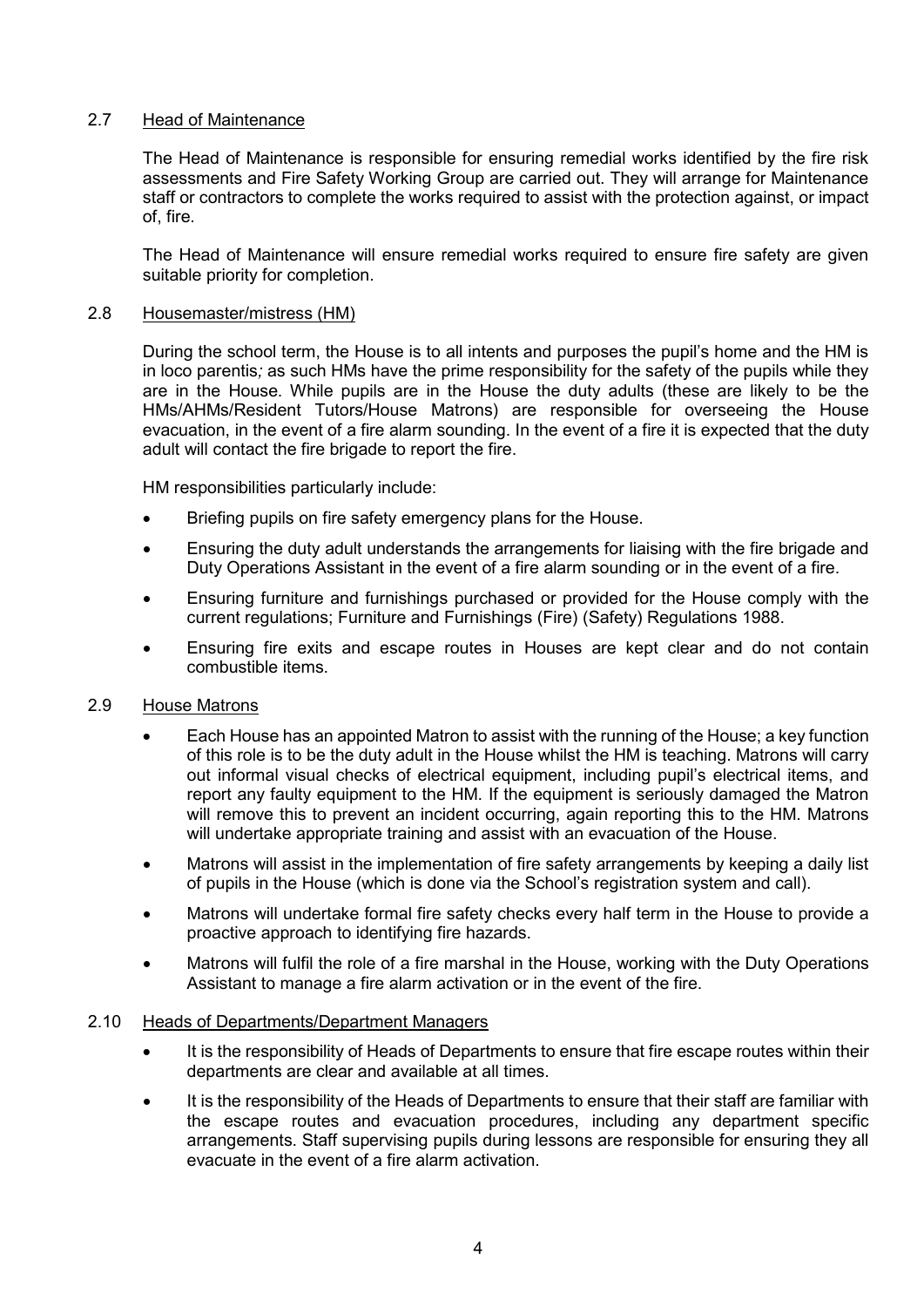# 2.11 Duty Operations Assistant (Fire First Responder)

- The Duty Operations Assistant is appointed as a key contact in a day to day emergency situation, as someone that can take charge and implement emergency procedures when necessary.
- The Duty Operations Assistant will respond to fire alarm activations and assist with investigating the cause of the activation.
- The Duty Operations Assistant will liaise with whoever is in control of the affected building (e.g. Matron) and the emergency services. If necessary (i.e. no other staff are present) the Duty Operations Assistant will take on the role as the person in charge of the building. The Duty Operations Assistant will assist with the building evacuation and investigation of fire as appropriate.

## 2.12 External Hires and Lets

- The Sports Complex and External Lets Manager oversees all external bookings for the use of school facilities. They are responsible for providing information on Haileybury emergency arrangements to external organisations for the purpose of hires and lets.
- The external organiser is responsible for ensuring appropriate arrangements are in place and briefing the organisation's staff or similar whether using public rooms or a House.
- The external organiser is responsible for ensuring all fire exits are kept clear and easily identified whilst using Haileybury facilities. In the event of the fire alarm sounding the external organiser is responsible for following the fire emergency procedures, ensuring the area is fully evacuated and liaising with the Duty Operations Assistant.
- The Operations Manager organises the set-up of rooms in advance of external (and internal) events. When completing room set-ups they are responsible for ensuring the fire escape routes/walkways and fire exits are kept clear; this may involve removing some furniture to ensure safe access and egress in the event of a fire.
- The Operations Manager will work with the Sports Complex and Lets Manager to ensure adherence with the guidance and best practice for room capacities and layout, in order to ensure rapid and safe access and egress in the event of a fire.
- Function spaces have a maximum capacity for the number of people that can occupy the room, e.g. Bradby Hall is a maximum of 260 people standing room only. The capacity is calculated taking into account the number of fire exits available and how quickly the room can be evacuated in the event of a fire. The room capacity details are available in the Health and Safety section of the School Portal.

#### 2.13 Visitors and School Events

- All visitors to the School should sign in at reception, details of fire procedures are provided by the receptionist. The visitor's host must ensure the visitor is aware of fire (and first aid) procedures.
- The organiser of a School event is responsible for ensuring there are sufficient numbers of staff present to facilitate a prompt and safe evacuation of the building in the case of a fire. The organiser should liaise with the Operations Manager in terms of room set-up to ensure all fire exits and escape routes are kept clear and easily identifiable.
- The event organiser must ensure details of the fire safety arrangements are provided to guests prior to or at the start of the event.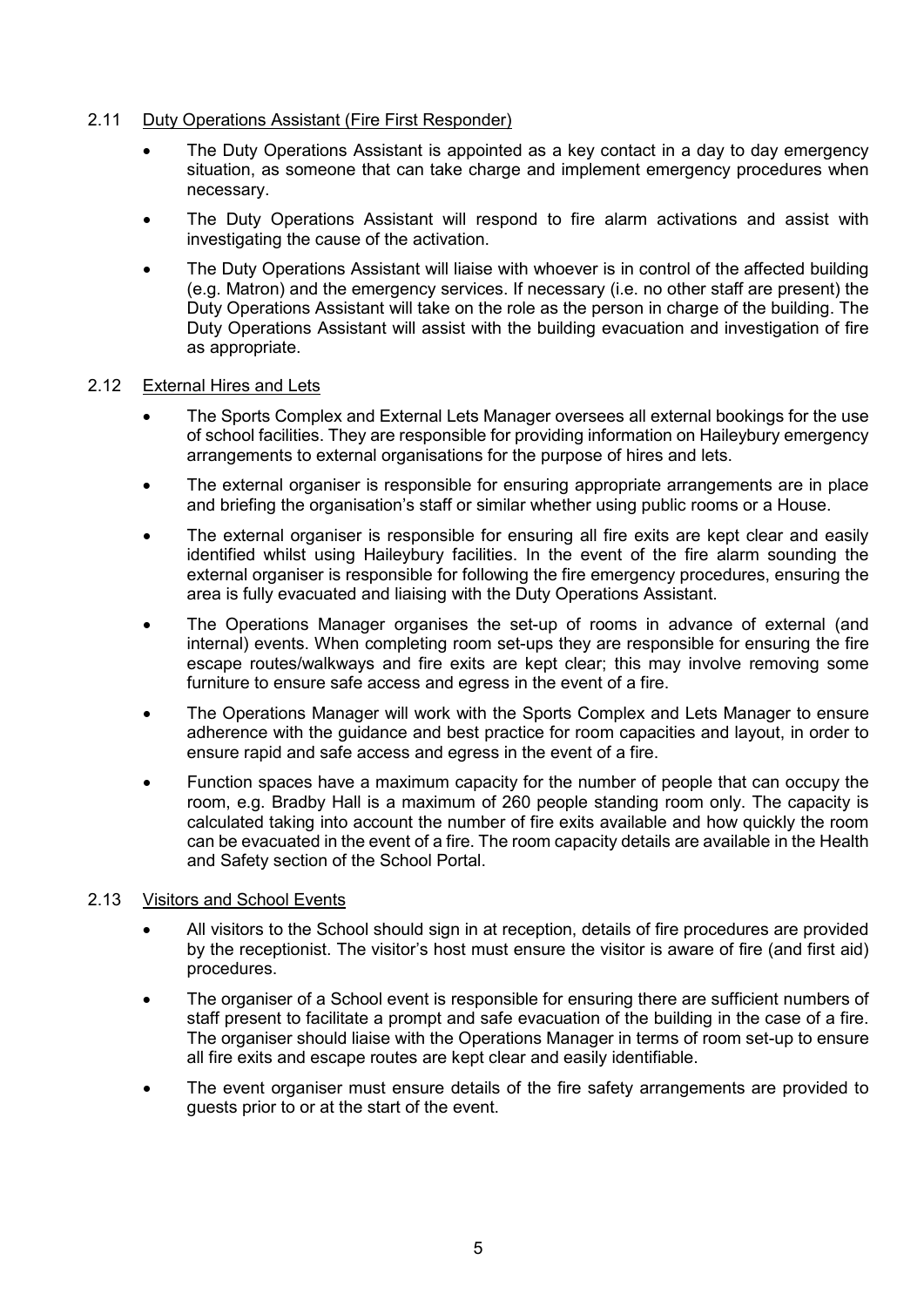# 2.14 Fire Marshals

Under the Regulatory Reform Order, the 'Responsible Person' for the premises must carry out a fire risk assessment and nominate a sufficient number of competent persons (fire marshals) to assist in implementing the emergency procedures identified in the fire risk assessment. The School has a number of fire marshals throughout the campus, for example the Operations Assistants and Matrons whose responsibilities include:

- Attending fire marshal training.
- Ensuring escape routes and fire exits are kept clear in a designated area.
- Assisting with the evacuation of a designated area/building by ensuring all personnel have evacuated.
- Reporting any fire related concerns to the Estates Helpdesk.
- Completing monthly fire safety walk rounds and fire extinguisher checks.

# 2.15 All Staff

- It is the duty of all staff to assist in preventing fire by following the fire safety arrangements within this policy, paying particular attention to the correct storage and use of flammable substances and reporting fire related hazards.
- All staff should act to contribute to an evacuation, directing pupils, other staff and visitors out of the building to the assembly point, and if safe to do so checking rooms on their way, and closing doors behind them to stop the spread of fire.

# **3. Fire Safety Arrangements**

# 3.1 Fire detection and warning system

- Automatic fire detection provides the means to know that you have a fire at the earliest possible time. The fire alarm systems are linked to door closing devices and door security systems in the school buildings; therefore if the fire alarm sounds the external doors will automatically be released, whilst any doors held open on electronic openers will close.
- Haileybury has installed automatic fire detection and warning systems in all school buildings, with a focus on sleeping accommodation and other high risk areas. The fire alarm is the continuous ringing of the siren.
- Haileybury have appointed an external contractor (BBC Fire) to design, install and commission the fire detection and warning system, to ensure compliance with BS 5839. All Houses are fitted with fire alarm systems to the highest level of L1 grade. The fire alarms in Houses are fitted with an automatic notification to the Estates Helpdesk.

The notifications go to:

# **Fire Alarm Activation**

- Telephone call and text to the Duty Operations Assistant mobile: 07827 344184.
- Email to [estateshelpdesk@haileybury.com.](mailto:estateshelpdesk@haileybury.com)
- Email notification to the House HM, for information purposes.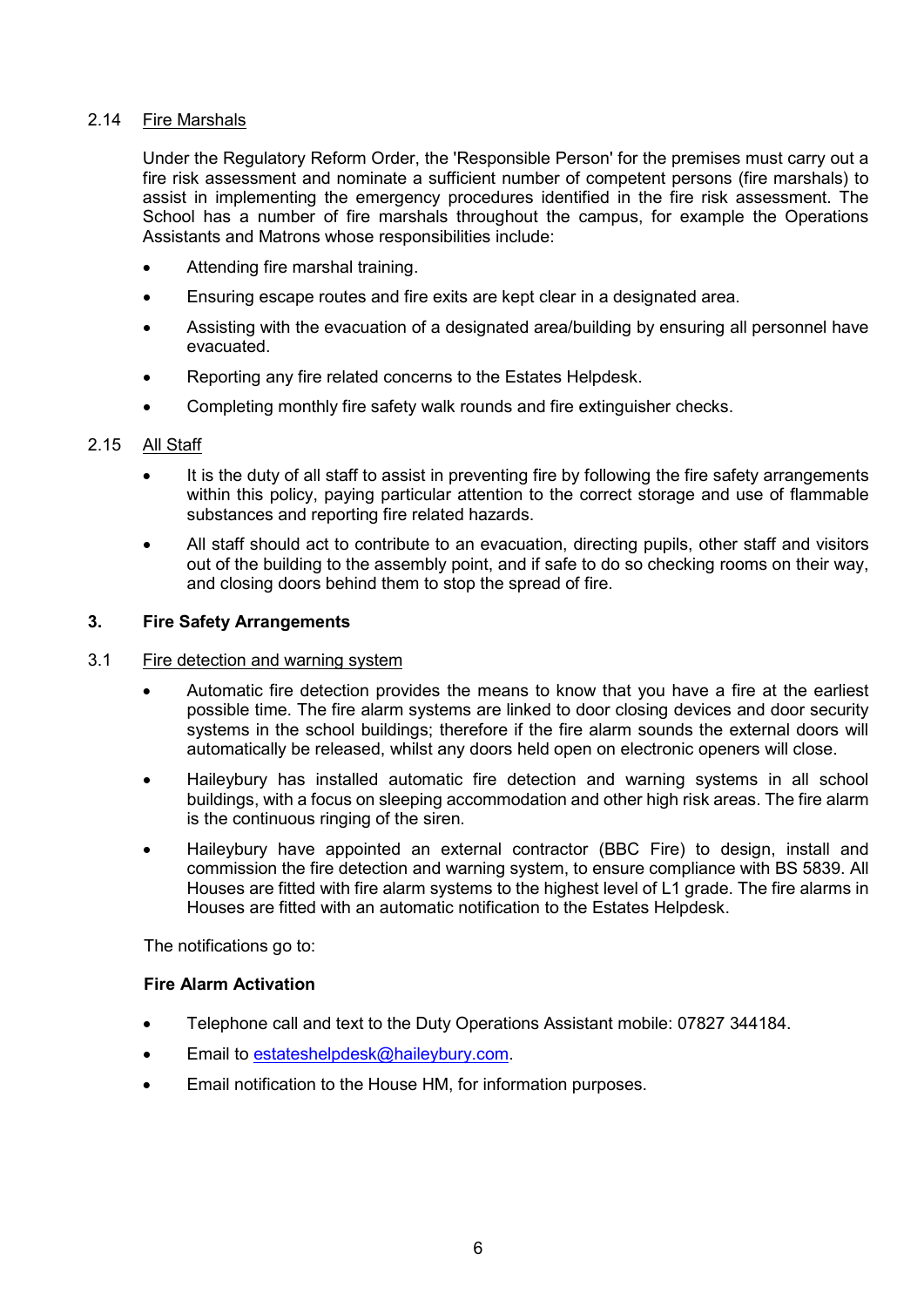# **Fire Alarm Faults**

Faults on the fire alarm system also trigger an alert, so that the fault can be rectified promptly. If a fault is found on a system the rest of the fire detection and alarm system will continue to function normally. To ensure prompt action the alerts are emailed to:

- the Electrical Supervisor; and
- the Head of Maintenance.

## **Fire Alarm False Alarms**

False alarms are when the fire alarm activation is due to causes other than a genuine fire or alarm test. Examples of false alarms include steam from showers or aerosol sprays, accidental breakage of a fire alarm call point or cooking fumes (e.g. burning toast).

Staff will use the incident report form on iProtectU to record such situations. The form will be completed by the attending Duty Operations Assistant on most occasions but there may be times when other relevant staff will submit the report.

Reported false alarms will be analysed by the Fire Safety Working Group. Findings will be shared with the Estates Health and Safety Committee and School Health and Safety Committee as appropriate.

## 3.2 Day to day maintenance of the Fire Alarm

The Maintenance Department is responsible for the maintenance of fire alarm systems. All faults or concerns with the alarm panel should be reported to the Maintenance Department for remedial action. The Electrical Supervisor has undertaken specific training to be competent to undertake basic maintenance and reprogramming of the fire detection systems and alarm panel and liaises closely with the appointed Fire Alarm Engineer and service provider.

## 3.3 Practice Fire Evacuations (Drills)

Fire drills in Houses are carried out once a term; this is overseen by the Health and Safety Manager and implemented by the Operations team in liaison with the HM. Fire drills in the House must take place during boarding and sleeping time e.g. early morning before first call or late at night.

Details of the drill will be recorded, storing this on the shared Estates Compliance Google drive and ensuring any faults are reported to the Maintenance Department where appropriate.

The Health and Safety Manager will liaise with teaching staff, and, where appropriate, support staff managers to carry out drills in other school buildings every six months, in line with an annual plan, ensuring buildings occupied by pupils are prioritised for term time drills. Records of these drills will be kept on the shared Estates Compliance Google drive.

#### 3.4 Fire Extinguisher Inspections

An external specialist company (Flameguard) undertakes servicing and inspections of all fire extinguishers annually, generally completed during the School October Half Term holiday. The Estates Department oversees this process and will keep on record a certificate of the inspections; this will be stored on the shared Estates Compliance Google drive.

#### 3.5 Emergency Lighting Tests

The primary purpose of emergency escape lighting is to illuminate escape routes but it also illuminates other safety equipment.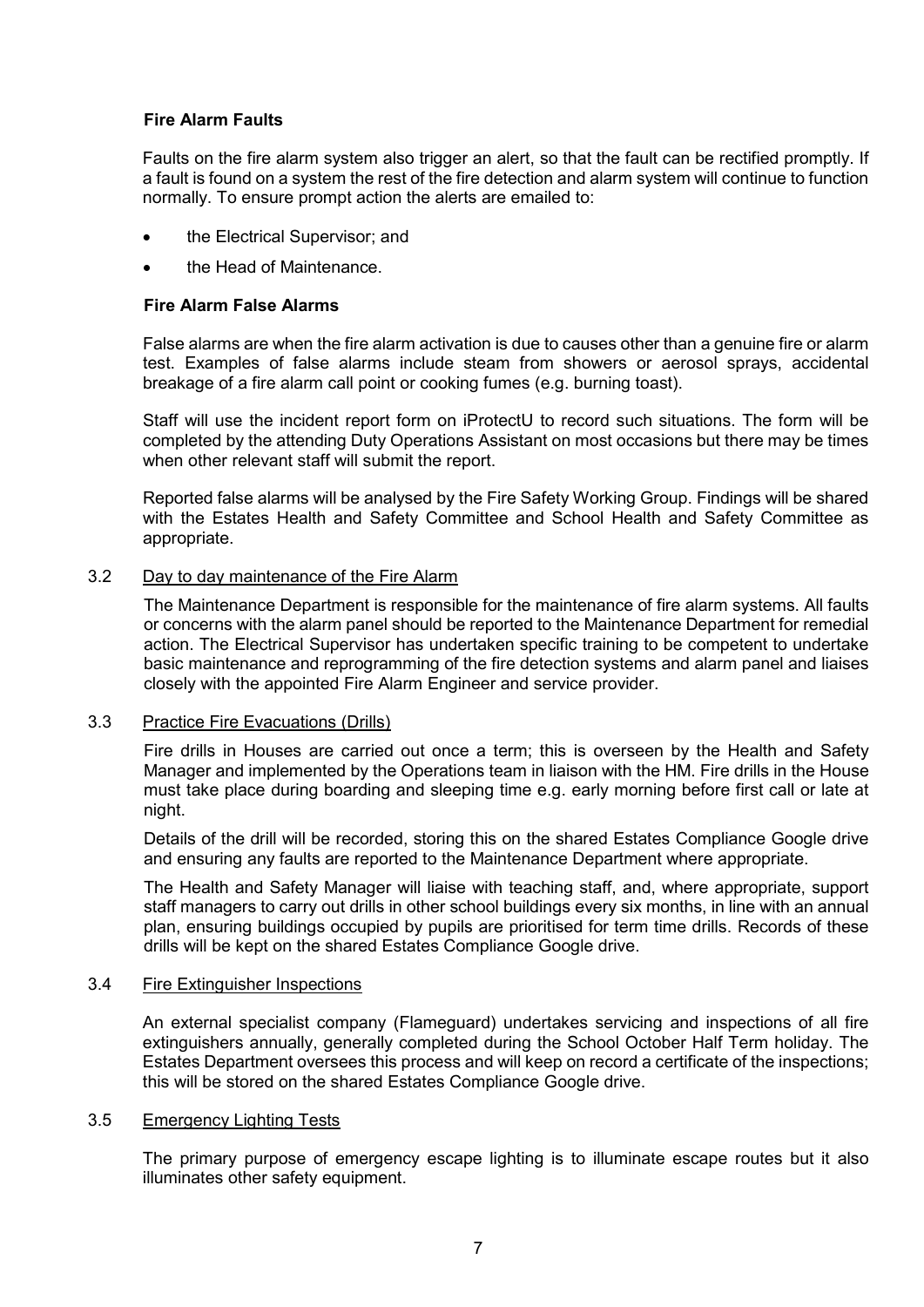The Maintenance Department will ensure all emergency lighting systems in Houses are tested in accordance with BS EN 50172:2004 / BS 5266-8:2004, on a monthly basis, this will involve a short functional test. The period of simulated failure should be sufficient for the purpose of this test while minimising damage to the system components, e.g. lamps. During this period, all luminaires and signs shall be checked to ensure that they are present, clean and functioning correctly.

A test for the full rated duration of the emergency lights (e.g. 3 hours drain down test) will be carried out annually in Houses. The emergency lights must still be working at the end of this test. Results will be recorded and, if failures are detected, these must be reported via the Collegiate system and remedied as soon as possible

## 3.6 Weekly Fire Alarm Testing (Testing of Call Points)

The Maintenance and Operations Departments undertake weekly testing of break glass call points every Tuesday and Thursday afternoon. The records of these tests will be logged in the Fire Alarm System log books, kept by each fire alarm control panel.

# 3.7 Fire Doors

The purpose of fire doors is to stop smoke and fire spreading throughout a building, fire doors will be able to resist fire for a period or 30 or 60 minutes. Fire doors must be of suitable quality and installed to meet BS 476-22:1987 or BS EN 1634-1:2014.

Fire doors must not be left propped open unless using a dedicated door holder that links/reacts to the fire alarm activation, so the door is released if the fire alarm sounds. Requests for a door holder should be submitted to the Maintenance Department via the Collegiate system.

The Fire Risk Assessment considers the suitability of the fire doors.

#### 3.8 Disabled Persons – Personal Emergency Evacuation Plans (PEEPS)

Staff are encouraged to report any condition that would render them unable to leave the premises in an emergency without assistance, to their manager, to ensure special arrangements can be made. Staff should monitor pupils and visitors for disabilities and be prepared to give assistance during an emergency evacuation.

When pupils first join the School a medical questionnaire will identify any condition that may result in them requiring assistance in an emergency evacuation. The Senior Leadership Team will ensure that appropriate adjustments are made for pupils with mobility difficulties, e.g. they will be allocated a bedroom on the ground floor and a buddy will be appointed to assist them during an evacuation.

The School will carry out a risk assessment and develop a PEEP specific to the individual, where necessary.

In locations with lifts providing greater access for those with mobility difficulties; the lifts will automatically return to the ground floor if the fire alarm is activated. Lifts should not be used in the event of a fire.

#### 3.9 New Builds/Refurbishment Projects

Fire safety is an integral part of the planning process, when building new premises or doing building work on existing premises, Haileybury must comply with building regulations. This includes designing fire safety into the proposed building or extension.

Under the Construction (Design and Management) Regulations 2015 the designer is required to consider and implement fire safety in the project. For new build projects the Estates Director will ensure a competent architect is instructed and requested to meet all necessary Fire and Building Regulations. The principal contractor is responsible for undertaking a fire risk assessment for the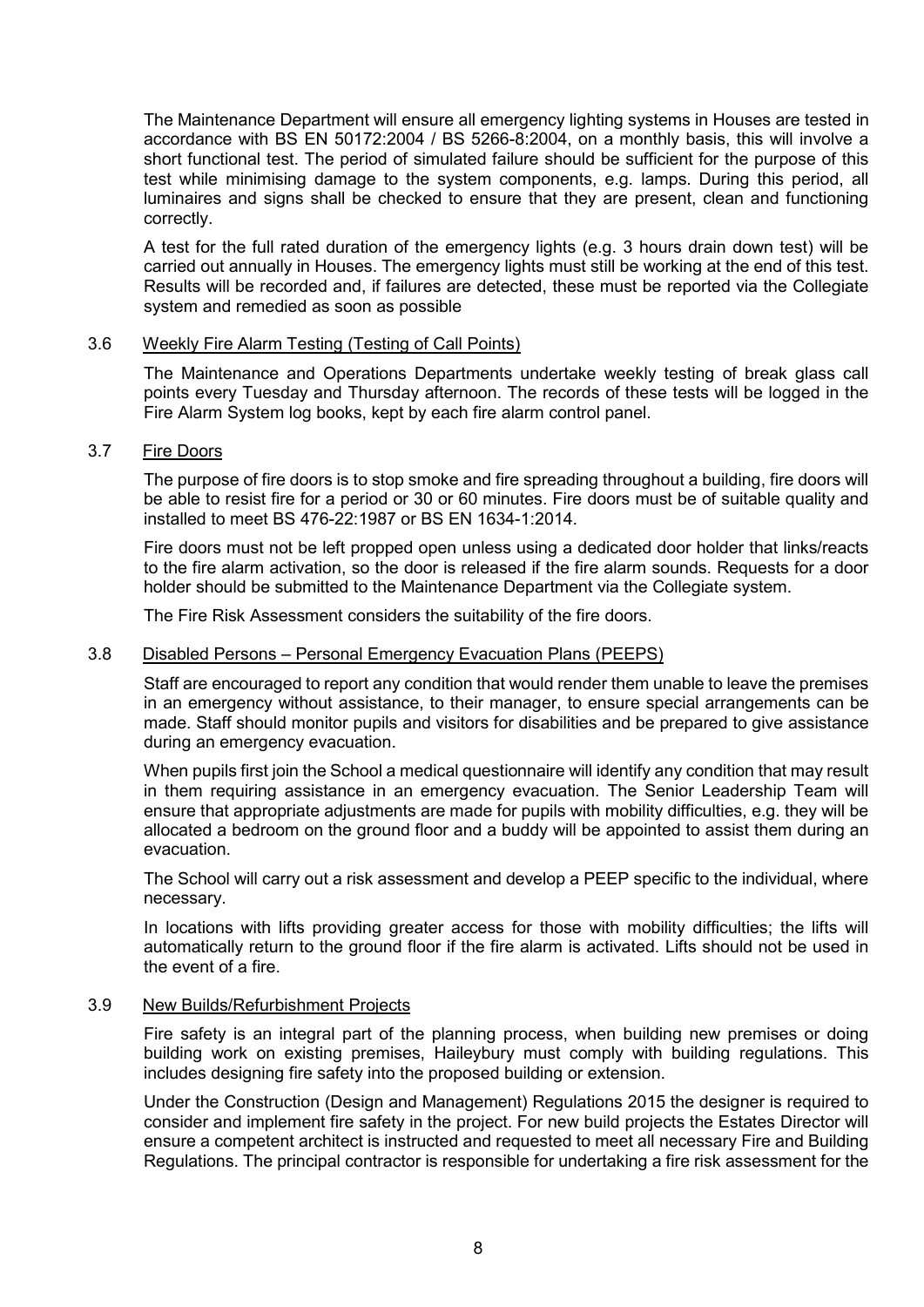construction site and implementing the findings. The Fire and Rescue Service will be consulted as part of building regulations approval for new buildings and alterations.

For significant House maintenance and refurbishment projects the Maintenance Department will ensure any remedial actions identified by the Fire Risk Assessment are included within the scope of the project. For significant alterations on layout of building use a Fire Risk Assessment will be completed for the area.

For major projects, such as refurbishment of Houses and new builds, the Estates Director will ensure suitable fire safety requirements are included within the scope of works.

#### 3.10 Contractors

Contractors working onsite are the responsibility of the department appointing them. Contractors must ensure any hot works (e.g. welding, soldering) or works that breach fire compartmentation are identified before work starts so that appropriate arrangements for fire alarms and sensors can be made. Contractors must obtain a Permit to Work for Hot Works prior to starting work, from the Estates Office. Contractors are not permitted to operate fire alarm panels.

# 3.11 Electrical Safety

The Electricity at Work Regulations 1989 requires that as may be necessary to prevent danger, all systems shall be maintained so as to prevent, so far as is reasonable, such danger.

In order to fulfil this obligation Haileybury has appointed an external contractor to undertake the required electrical installation condition report (EICR), every five years. Records of this testing are held by the Maintenance Department and made available to the school electrician to enable ongoing remedial works. In addition, most House electrical systems are protected by Residual Current Devices (RCDs) which operate if any leakage to earth occurs.

Matrons will undertake regular health and safety checks in the Houses, which include fire safety checks and visual checks on electrical items (similar to the role of fire marshals for other areas).

Portable Appliance Testing of school electrical equipment is undertaken by an external contractor, covering all School buildings on the main campus and pupil owned electrical items in the Houses. The PAT testing is undertaken annually. New electrical items do not require a PAT test but should be subject to visual checks.

# 3.12 Electrical Items Prohibited in Pupil Bedrooms/Dormitories

It is necessary to control the risk of fire by limiting the type and number of electrical items in pupil bedrooms; the following items are prohibited from bedrooms/dormitories:

| Item                                       | <b>Reason/Alternative</b>                                                |
|--------------------------------------------|--------------------------------------------------------------------------|
| Kettle                                     | Overloading of electrical system – keep in kitchen                       |
| Toaster/Sandwich Toaster                   | Heat producing, high risk of fire – keep in kitchen                      |
| Popcorn machine                            | Heat producing, high risk of fire – keep in kitchen                      |
| Plug in air fresheners                     | High risk of fire                                                        |
| Lava Lamps                                 | Heat producing, high risk of fire                                        |
| <b>Convector and Fan Heaters</b>           | Heat producing, high risk of fire $-$ use oil filled radiator if needed. |
| 2 and 3 way plug adaptors                  | Use an extension lead, available from the book-room                      |
| Electric blankets                          | Heat producing, high risk of fire.                                       |
| Plug in fairy lights with bulbs (not LEDs) | Ensure only LED style light or use battery powered fairy lights          |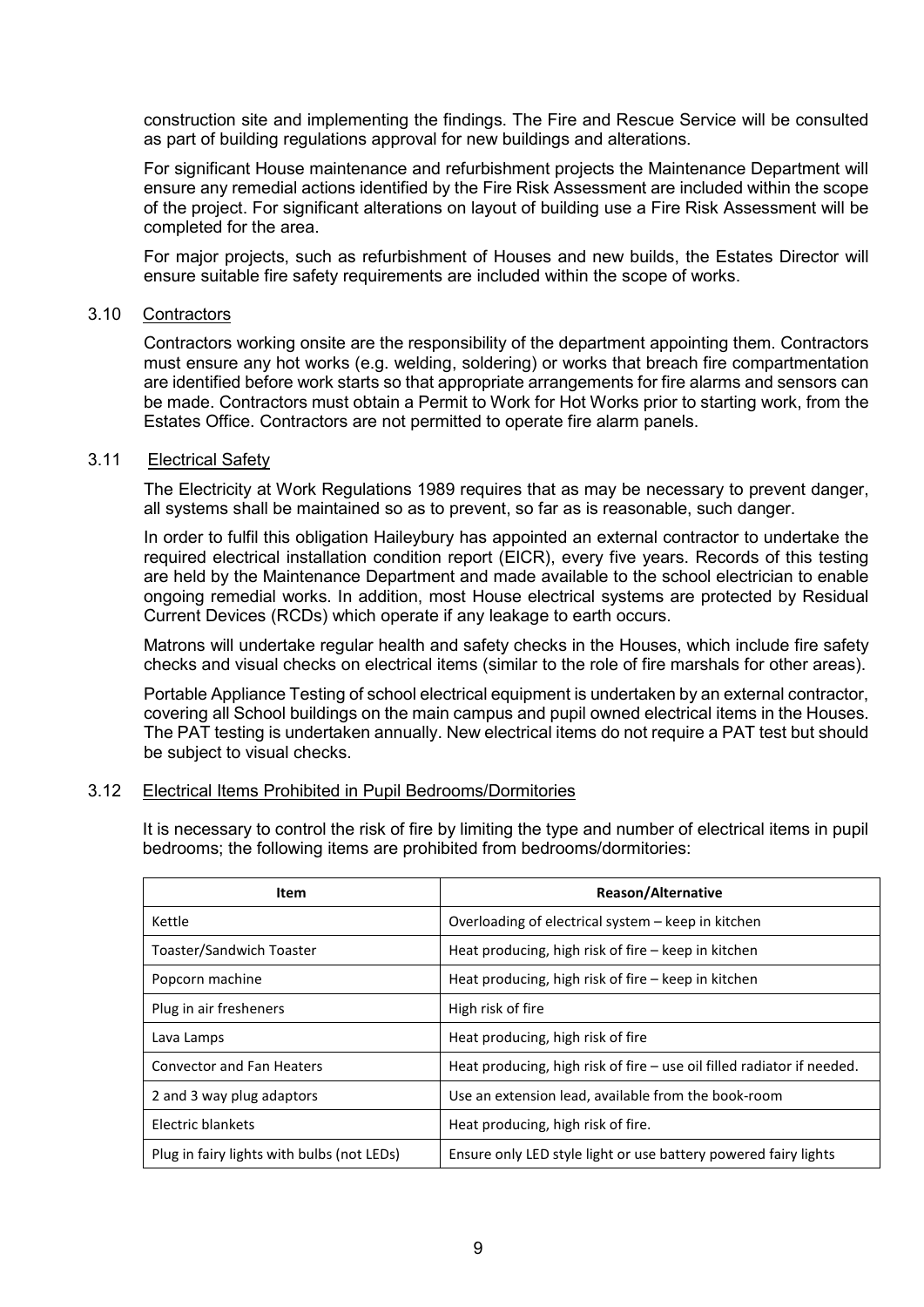| <b>Item</b>                                                                   | <b>Reason/Alternative</b>                                                                                            |  |
|-------------------------------------------------------------------------------|----------------------------------------------------------------------------------------------------------------------|--|
| Fridges/freezers larger than 46 litres                                        | Small fridges are permitted, no bigger than 46 litres; alternatively<br>use the fridge/freezer in the house kitchen. |  |
| Plug-in fluorescent tubes                                                     | Overloading of electrical system                                                                                     |  |
| Electrical cooking equipment e.g.<br>Microwaves, rice cookers and single hobs | Heat producing, high risk of fire. All cooking equipment must be<br>kept and used in the house kitchen.              |  |
| Candles, oil burners and incense                                              | High risk of fire.                                                                                                   |  |

Any staff working in Houses are expected to report their concerns to the House Master/Mistress or Matron if the above items are found in a pupil room.

## 3.13 Fire Safety Training

It is compulsory that all staff will complete general fire safety awareness training, in order to ensure the fire safety policy/procedures are implemented and effective throughout the School, the aim is that all staff complete such training every two years. This is achieved via iProtectU (the School's online training platform).

All new staff are made aware of the fire emergency procedures and fire safety awareness during the health and safety induction. New staff will complete the fire safety awareness training when they start work at Haileybury via iProtectU, as part of the new staff induction.

Some roles involved with fire safety arrangements will require specific training; this will be arranged by the Health and Safety Manager and will include:

- HMs building evacuation and fire alarm panel operation.
- Matrons Fire Marshal training and fire alarm panel operation.
- Pupils briefing from HMs on fire arrangements and what to do in the event of a fire.
- Operation Assistants emergency response, building evacuation, fire alarm panel operation (overseen and provided by the Operations Manager).
- Fire Marshals –fire marshal training course.
- New staff Health and Safety Induction includes details of fire safety arrangements.

#### 3.14 Significant Fire Incident

The Bursar and Health and Safety Manager will set up an investigation team and initially gather information for an investigation, and liaise with the Senior Leadership Team. It is the duty of all staff to assist in preserving all evidence that can contribute to the investigation. Staff must assume that they will be needed to co-operate with Fire Service Investigation Officers.

A written report will be provided to the Bursar, Health and Safety Committee and Senior Leadership Team (SLT).

3.15 Smoking

In order to reduce the risk of fire and comply with the Smoke Free (Premises and Enforcement) Regulation 2006, which aims to protect people's health at work, Haileybury is a smoke free campus. Staff are permitted to smoke in designated smoking areas only: transport car park, the maintenance yard, the rear of the sports complex, catering storage area and the common room garden (for common room members).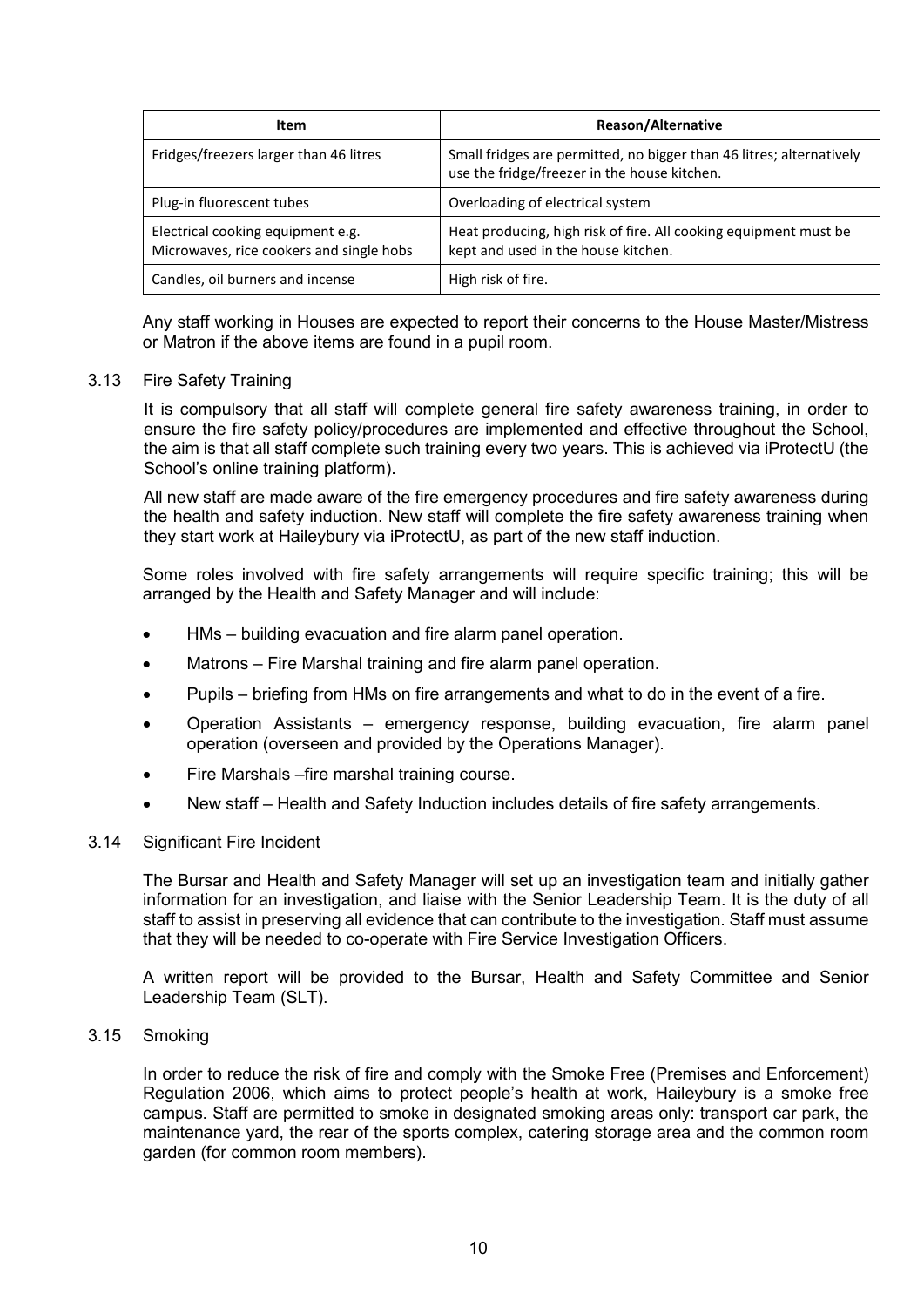## 3.16 Fire Safety in Residential Properties

All residential staff are provided with fire safety instructions to follow whilst living in a school owned property. The instructions include the use of barbecues, portable heaters, household electrical items, escape routes and storage in boiler cupboards.

The use of open unprotected candles is prohibited. All properties are provided with smoke and heat detectors in the common areas, residents are required to test these devices on a monthly basis.

Haileybury will ensure properties with open fires have the chimneys swept on an annual basis. Residents are responsible for ensuring wood burning stoves and open fires are used in a safe manner and are fully extinguished after use.

## **4. Emergency Plan/Procedures**

# **Anyone can and should call 999 if there is clear evidence of a fire in a school building.**

**The following procedures should also be followed:**

# 4.1 **WHAT TO DO IF YOU DISCOVER A FIRE**

- Set off the fire alarm via the red call points.
- Evacuate the building and proceed to the assembly point.
- Call 999 to request the fire service (give building name and address: Haileybury SG13 7NU).
- Contact the Estates Helpdesk via ext. 6225 / 07827 344184 to report the fire.
- Ensure the Duty Operations Assistant (or other staff) will meet the fire service at the rendezvous point: Cricket Pavilion.

# 4.2 **Boarding House - WHAT TO DO IF A FIRE ALARM SOUNDS**

- The HM/duty adult should investigate if/where there is a fire by reviewing the fire alarm panel, if safe to do so.
- If there is clear evidence of a fire the HM/duty adult should call 999 for the Fire Service.
- The HM/duty adult should ensure all pupils have evacuated the building by sweeping the area (and completing a call between the hours of 22:30 and 07:00).
- The HM/duty adult should then contact the Duty Operations Assistant (07827 344184) if they are not already on site.
- The Duty Operations Assistant will assist with the evacuation and liaise with emergency services.
- Pupils must evacuate the building and gather at the allocated assembly point.
- Do not return to the building until instructed it is safe to do so by the Fire Service, HM/duty adult or Duty Operations Assistant.

# 4.3 **Teaching Classrooms – WHAT TO DO IF A FIRE ALARM SOUNDS**

- The teacher will ensure all pupils and staff in their class evacuate the building and gather at the nearest assembly point.
- If there is clear evidence of a fire the teacher will call 999 for the Fire Service.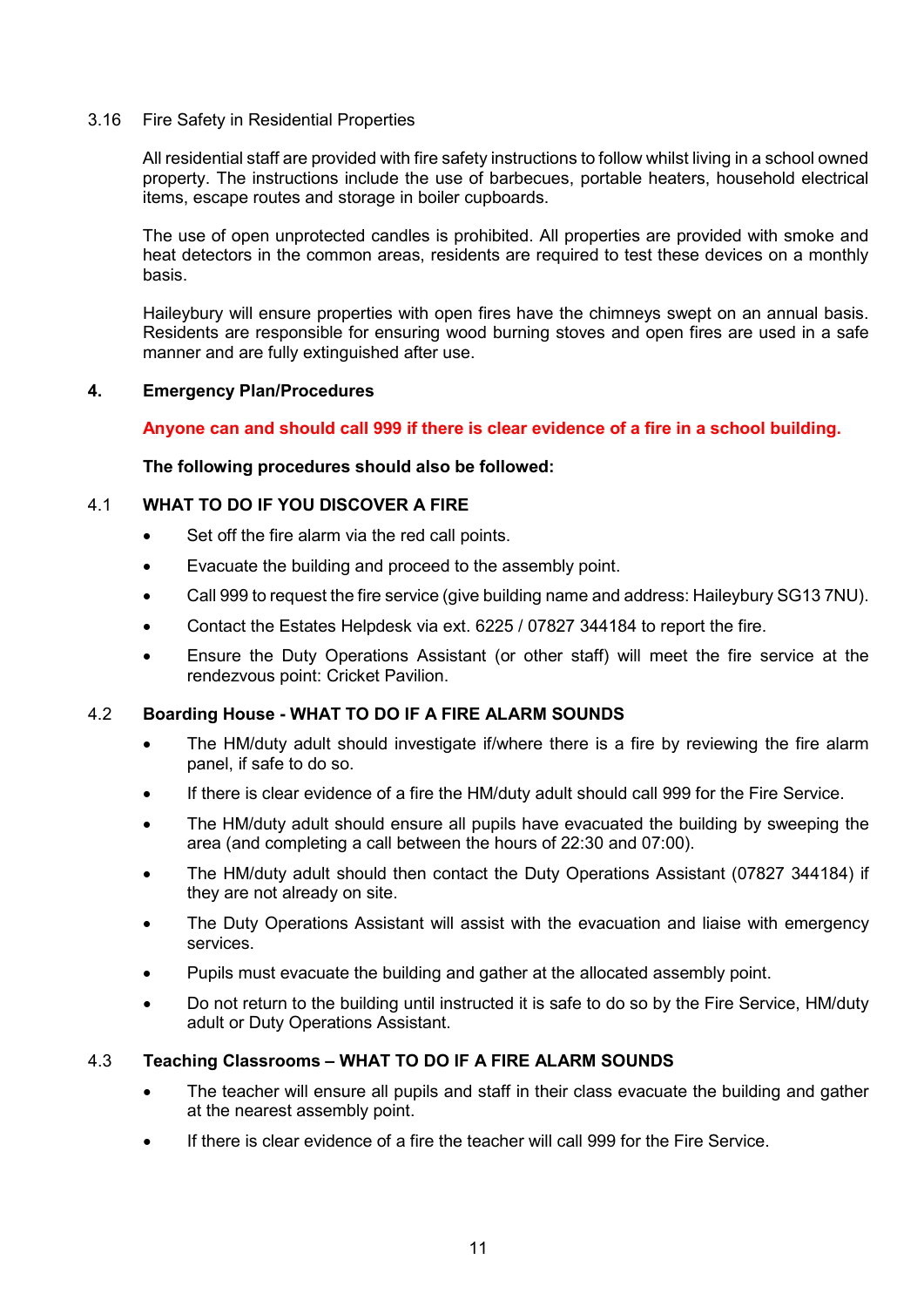- The teacher should then contact the Duty Operations Assistant (07827 344184) if they are not already on site.
- The Duty Operations Assistant will assist with the evacuation and liaise with emergency services.
- Do not return to the building until instructed it is safe to do so by the Fire Service or Duty Operations Assistant.

# 4.4 **Administration Offices – WHAT TO DO IF A FIRE ALARM SOUNDS**

- All staff (and pupils if present) will evacuate the building and gather at the nearest assembly point.
- The appointed Fire Marshal will carry out a sweep of the area ensuring everyone has left the building.
- If there is clear evidence of a fire any member of staff should call 999 for the Fire Service.
- The Head of Department should then contact the Duty Operations Assistant (07827 344184).
- The Duty Operations Assistant will assist with the evacuation and liaise with emergency services.
- Do not return to the building until instructed it is safe to do so by the Fire Service, HM/duty adult or Duty Operations Assistant.

# **5. Monitoring and Review**

- 5.1 Hertfordshire Fire Service completed a fire safety inspection in October 2020 and carry out regular familiarisation visits to the School.
- 5.2 This policy will be reviewed and approved on an annual basis by the Health and Safety Manager, the Health and Safety Committee, and by the SLT.

# **6. References, Resources and Associated Documents for this Policy**

- Fire Safety instructions for Haileybury Residents (on School Portal).
- Fire Assembly points, Fire Service Rendezvous point and fire hydrants map (on School Portal and displayed throughout the School).
- Pupil Bedroom/Dormitories Fire Safety Requirements (on School Portal).
- Assurity Plus Portal containing fire risk assessments and action plans (accessible by relevant staff).
- [Fire Safety in new and existing school buildings \(March 2014\), Education & Skills Funding](https://www.gov.uk/government/publications/fire-safety-in-new-and-existing-school-buildings/fire-safety-in-new-and-existing-school-buildings)  **[Agency](https://www.gov.uk/government/publications/fire-safety-in-new-and-existing-school-buildings/fire-safety-in-new-and-existing-school-buildings)**
- [The Regulatory Reform \(Fire Safety\) Order 2005.](https://www.legislation.gov.uk/uksi/2005/1541/contents/made)